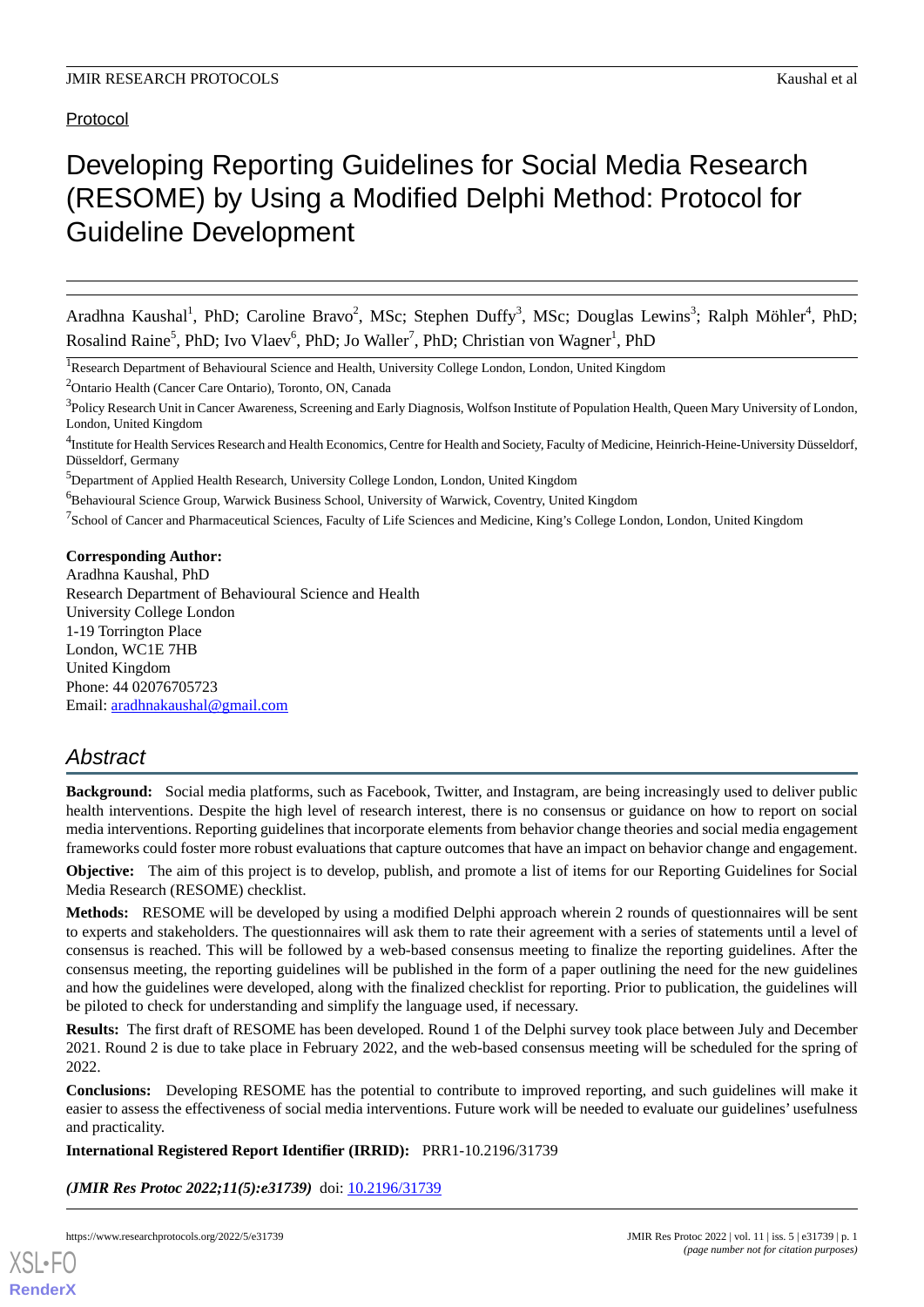#### **KEYWORDS**

social media; research design; web-based social networking; health behavior; health promotion; public health

## *Introduction*

Social media use is becoming increasingly common; social media has been estimated to be used by more than half of the world's population [[1](#page-7-0)[,2\]](#page-7-1). Given social media's potential for promoting widespread public engagement, it is commonly incorporated into public health interventions [\[3](#page-7-2),[4](#page-7-3)]. The term *intervention* in this protocol refers to a spectrum of activities that range from national awareness-raising public health campaigns, such as awareness months, to more targeted activities that use social media groups to deliver information or interventions to specific audiences [\[5](#page-7-4),[6](#page-7-5)].

Systematic reviews of public health interventions involving social media have shown that social media has been used for a wide range of health promotion activities, such as weight management improvement, physical activity, smoking cessation, mental health improvement, the promotion of the use of health care services, HIV prevention, cancer prevention, and vaccination uptake [\[7-](#page-7-6)[18\]](#page-8-0). These reviews highlight several potential benefits of social media interventions; they are generally found to be acceptable and feasible, and they offer unique advantages over traditional health messaging, such as the functionality of targeting information regarding specific populations, particularly those who may be hesitant to access in-person services [[10](#page-7-7)[,14](#page-8-1),[19](#page-8-2)[,20](#page-8-3)].

Several methodological challenges however have been identified that hinder the ability to draw strong conclusions about the effectiveness of social media interventions. For example, some studies do not sufficiently describe interventions to allow for replicability, to understand the "active ingredients" of an intervention, or to understand the behavior change techniques used [[11](#page-8-4)[,13](#page-8-5),[15](#page-8-6)[,16](#page-8-7)]. Very few studies explore the impacts on behavior change or quantitative clinical outcomes, and the majority instead focus on descriptions of engagement within a social media platform, such as views or shares, which may not indicate a genuine increase in knowledge or change in behavior [[8](#page-7-8)[,10](#page-7-7),[11](#page-8-4)[,15](#page-8-6),[17\]](#page-8-8). Further, 3 systematic reviews reported that the majority of their included studies had a high or unclear risk of bias, which prevented a meta-analysis from being performed [[8](#page-7-8)[,13](#page-8-5),[21\]](#page-8-9). Many campaigns are not formally evaluated, and reports on social media campaigns are often not publicly available. These issues further contribute to the challenge of synthesizing research evidence. Furthermore, although social media interventions have been carried out in a variety of different populations, there are very few studies that actively explore and report the impact of social media interventions on health inequalities [\[7](#page-7-6),[11](#page-8-4)[,22](#page-8-10)].

There are existing reporting guidelines that have some relevance to social media interventions, such as Criteria for Reporting the Development and Evaluation of Complex Interventions in Healthcare: Revised Guideline (CReDECI 2) for complex health

care interventions, CONSORT (Consolidated Standards of Reporting Trials) for randomized controlled trials, Guidance for Reporting Intervention Development Studies in Health Research (GUIDED) for intervention development, and guidelines for using the theory of change to design and evaluate public health interventions and for better reporting on interventions (eg, Template for Intervention Description and Replication [TIDieR]) [[23-](#page-8-11)[27\]](#page-8-12). However, there are currently no reporting guidelines available that take into account the diverse and unique aspects of research on social media interventions. For example, not all evaluations of social media interventions have the same study design; it is not always feasible or possible to randomize participants in a trial, and some studies are observational in nature (eg, an evaluation of a national awareness campaign delivered by a third party) [\[19](#page-8-2),[20,](#page-8-3)[28](#page-8-13)].

There is therefore a clear need for guidance to be developed on the reporting of social media interventions. The development of reporting guidelines that incorporate elements from existing and widely used behavior change theories and social media engagement frameworks could foster more robust evaluations that capture outcomes that have an impact on behavior change and engagement and inform policy decisions [[19,](#page-8-2)[29,](#page-8-14)[30\]](#page-8-15). Specific guidelines for social media research could include additional domains about the methods for collecting data, provide technical information about social media platforms and the social context in which the research takes place, and address the ethical and privacy issues that are unique to social media research.

The aim of this project is to develop and establish consensus on which items should be included in reporting guidelines for social media interventions. The development of these guidelines will be achieved by conducting a series of Delphi surveys to achieve consensus on which items should be included.

# *Methods*

The methods that will be used in this project have been informed by guidance on the development of reporting guidelines that was produced by Moher et al [\[31](#page-8-16)] in 2010 and the EQUATOR (Enhancing the Quality and Transparency of Health Research) Network [\[32](#page-8-17)]. The development of our Reporting Guidelines for Social Media Research (RESOME) has been registered on the EQUATOR Network website [[33\]](#page-9-0).

#### **Design**

The reporting guidelines will be developed by conducting a Delphi exercise, during which several rounds of questionnaires will be sent to experts and stakeholders. The questionnaires will ask them to rate their agreement with a series of statements until a level of consensus is reached. This will be followed by a web-based consensus meeting to finalize the reporting guidelines [[34,](#page-9-1)[35\]](#page-9-2). [Figure 1](#page-2-0) summarizes the processes of the Delphi method.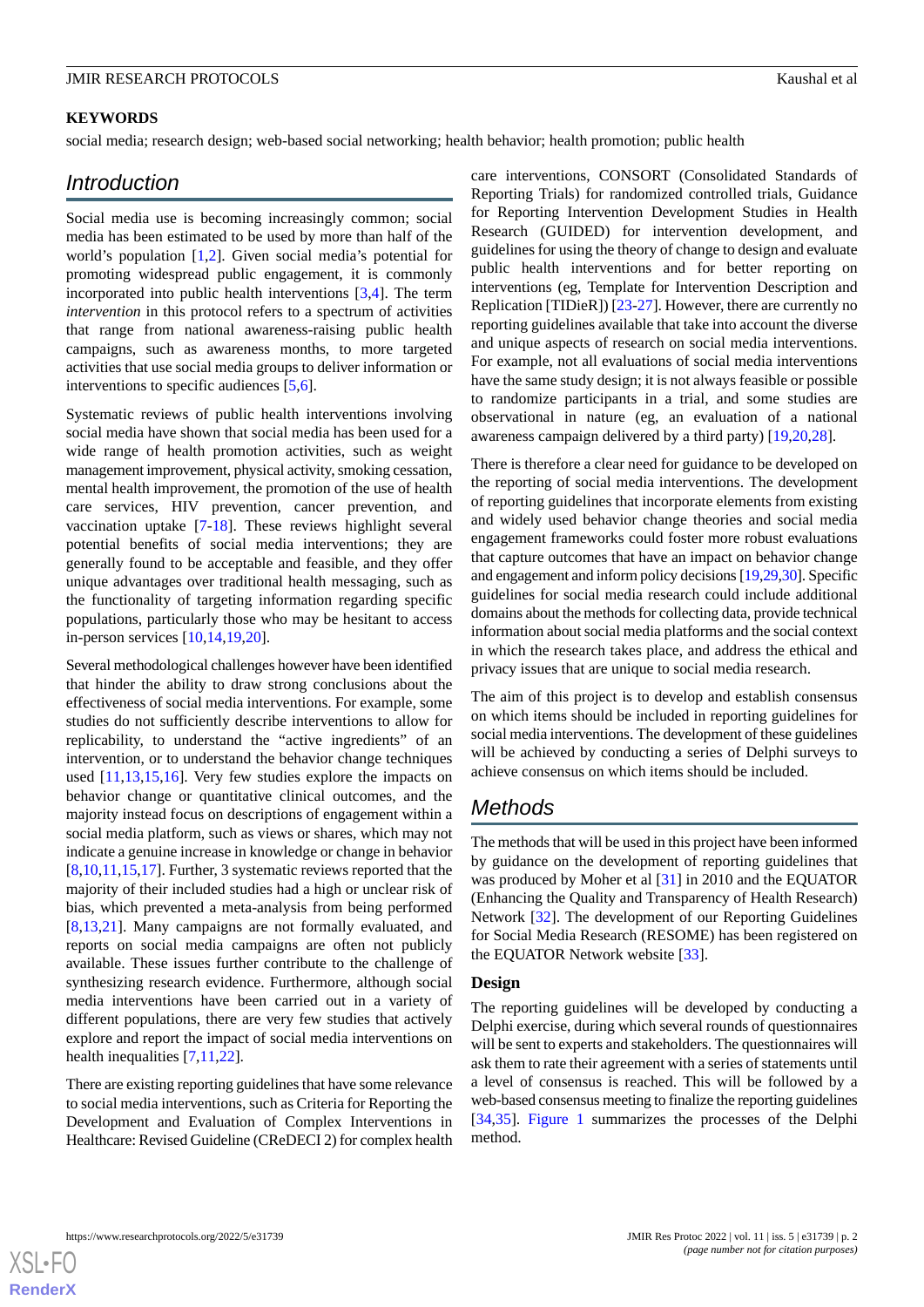<span id="page-2-0"></span>**Figure 1.** Delphi process flowchart. MADM: mean absolute deviation from the median.



The project is led by an expert, multidisciplinary executive panel composed of 9 people from the fields of behavioral science, epidemiology, health services research, public health, social media, and statistics and patient and public representatives. The panel is responsible for providing academic oversight for the project and directly participating in some aspects of the research activities, such as identifying participants, chairing discussions, and contributing to developing research reports.

#### **Participants**

As recommended by the EQUATOR Network [\[32](#page-8-17)] and the guidance produced by Moher et al [[31\]](#page-8-16) in 2010, stakeholders with expertise in statistics, epidemiology, and research methodology; primary care and public health professionals; journal editors; and patient and public representatives will be invited to form an expert panel in addition to researchers with experience in conducting or evaluating social media interventions. Potential participants will be identified via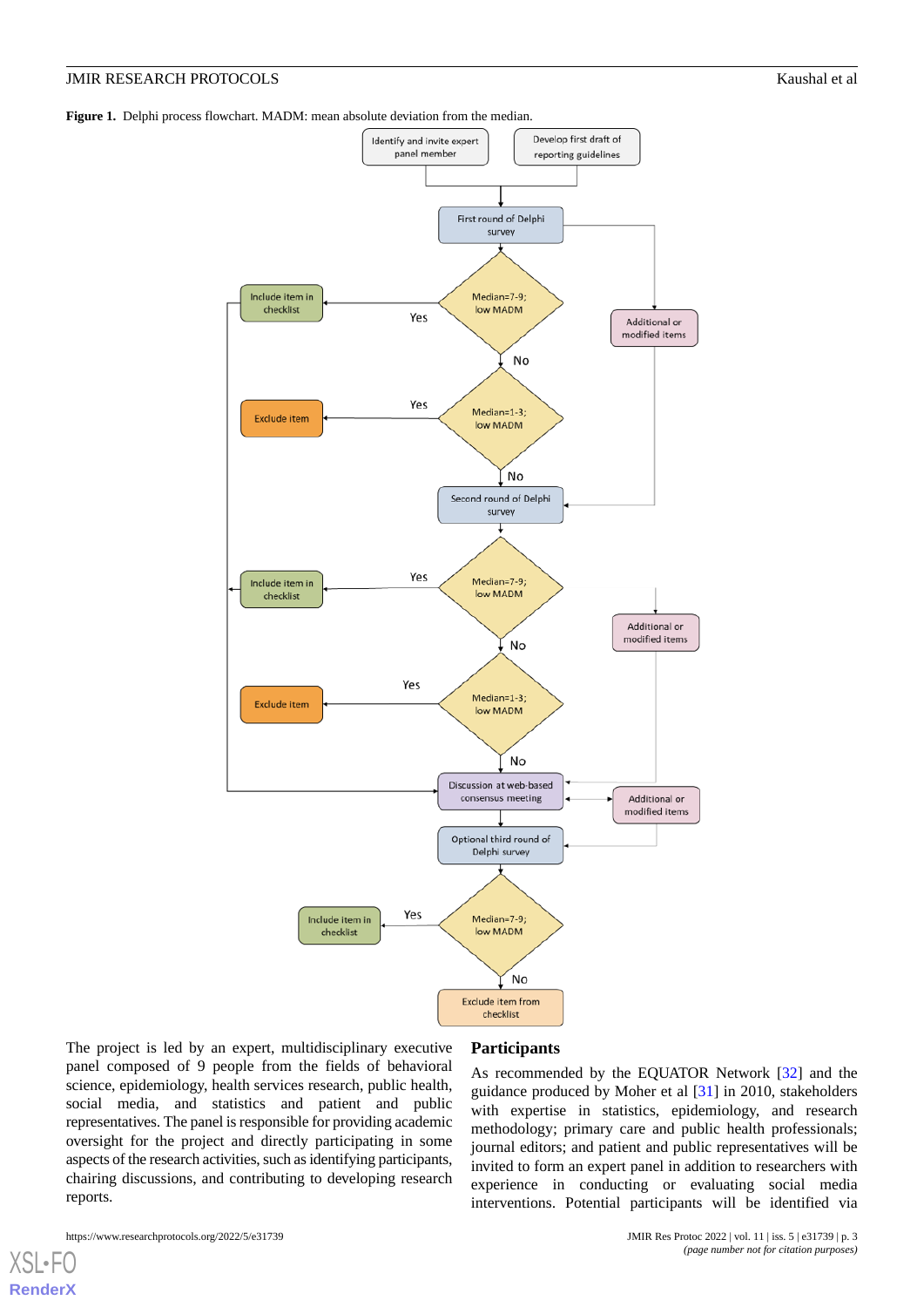research networks and invited to take part by email. We will contact social media researchers and journal editors directly and advertise the project on social media. The invitation email will contain background information on the project; a link to the preprint of the protocol; a participant information sheet; and a privacy notice stating that any personal data will be collected, stored, and deleted in accordance with the UK General Data Protection Regulation (2018) [[36\]](#page-9-3). Potential participants will be asked to share information about the project with colleagues and among their own research networks to increase the pool of potential participants. The final participant panel will include a maximum of 30 people. We will aim to ensure that the panel is diverse with respect to age, gender, ethnicity, and subject specialty.

## **Delphi Survey**

The purpose of the Delphi exercise is to generate a list of items for consideration at the consensus meeting [\[34](#page-9-1)]. The first iteration of the checklist items was developed based on previously conducted research and relevant guidelines. The current items are outlined in [Table 1](#page-4-0) [\[4](#page-7-3),[11,](#page-8-4)[23](#page-8-11)[-25](#page-8-18)]. Using questionnaires will allow for anonymous responses, which can

help with avoiding influence from other members, and allow people from geographically dispersed countries to participate. The purpose of the web-based consensus meeting is to provide an opportunity for clarifying and discussing items.

Participants will be asked to rate their agreement with including each item on a scale of 1 to 9 (1=strongly disagree; 9=strongly agree). Each question will be accompanied by a free-text box, in which participants will be able to add comments, such as justifications for their responses, suggestions for alternative phrasing, or additional items.

After the first round, items for which there is consensus for inclusion will be retained (see *Statistical Analysis* section for further details). Each participant will receive the aggregate results of the survey, along with their own answers to the questions. Any items for which consensus is not reached will be included in a second round of surveys, along with any additional items or modifications identified through free-text responses. Participants will then be presented with the results of the first round and asked to rate the items again before the web-based consensus meeting.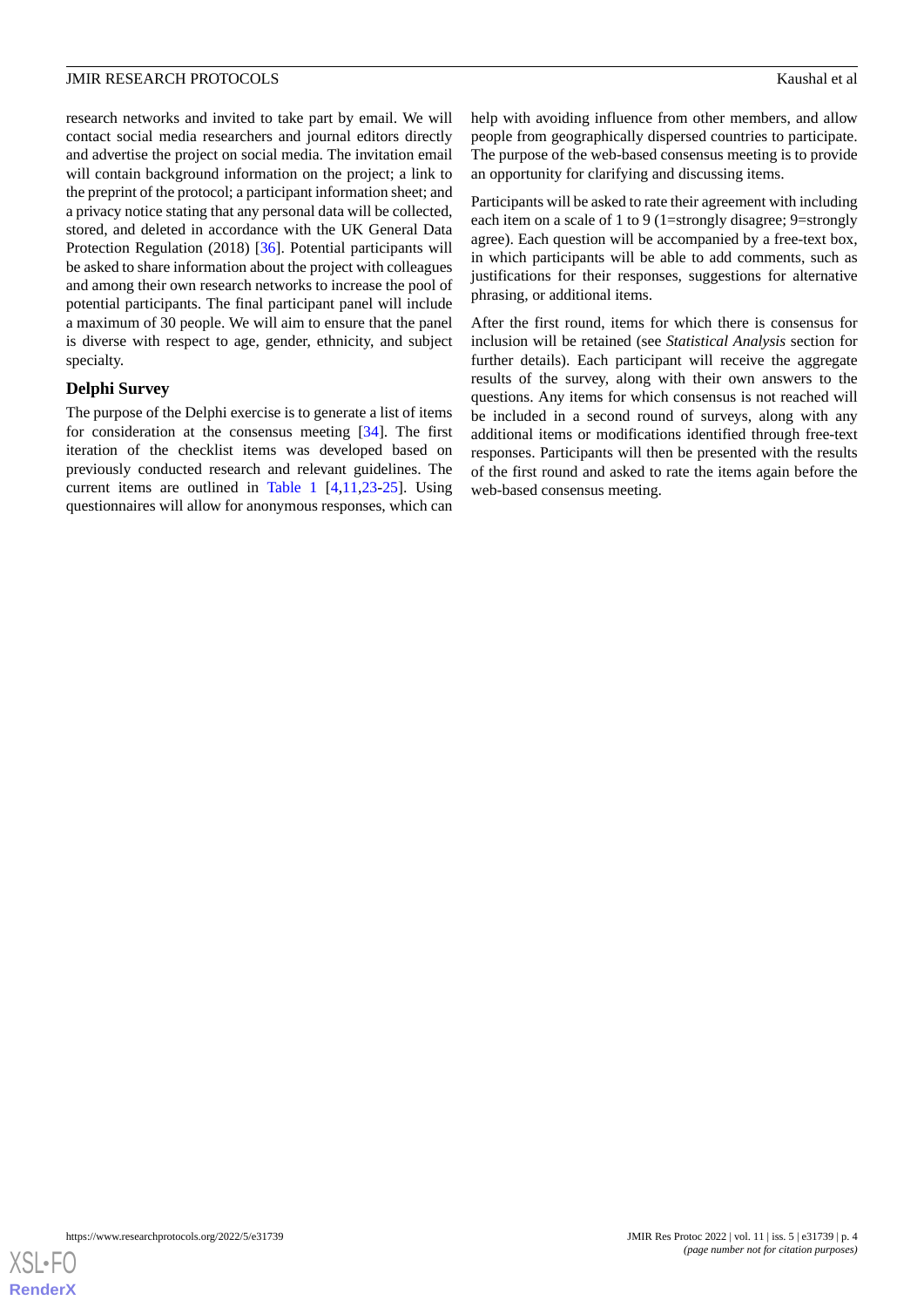## **JMIR RESEARCH PROTOCOLS** Kaushal et al

<span id="page-4-0"></span>**Table 1.** The draft of Reporting Guidelines for Social Media Research to be included in round 1 of the Delphi exercise.

| Sections and item numbers      | Description <sup>a</sup>                                                                                                                                                                |
|--------------------------------|-----------------------------------------------------------------------------------------------------------------------------------------------------------------------------------------|
| Title and abstract             |                                                                                                                                                                                         |
| 1A                             | Indicate the use of social media in the title or abstract                                                                                                                               |
| 1B                             | Indicate the social media platform(s) in the title or abstract                                                                                                                          |
| Methods: study design          |                                                                                                                                                                                         |
| 2A                             | Specify study design e.g., observational, experimental, qualitative                                                                                                                     |
| 2B                             | Specify if this study reports an evaluation of an existing social media campaign (e.g., a process evaluation) or<br>a novel intervention                                                |
| 2C                             | Specify the trial registration details and/or previously published protocol, if applicable                                                                                              |
| Methods: participants and data |                                                                                                                                                                                         |
| 3A                             | Describe the eligibility criteria for participants to be involved in the study or the population targeted by the<br>intervention                                                        |
| 3B                             | Describe any methods used to identify participants                                                                                                                                      |
| 3 <sup>C</sup>                 | Describe how participants were recruited into the study                                                                                                                                 |
| 3D                             | Explain if the data are publicly available and where it can be accessed                                                                                                                 |
| 3E                             | Describe the methods used to collect data e.g., search terms, social media metrics or data mining                                                                                       |
| <b>Methods: setting</b>        |                                                                                                                                                                                         |
| 4A                             | Provide a summary of the social media platform(s), including the main features and how it is used                                                                                       |
| 4B                             | Provide information about the number of users of the social media platform(s) and their characteristics                                                                                 |
| 4C                             | Describe any relevant algorithms employed by the social media platform(s) at the time of the research which<br>may have an impact on the way that information is shared and viewed      |
| 4D                             | Provide details of any social, political and economic contextual factors relevant to the project e.g., ongoing<br>public debates or events                                              |
| 4E                             | Provide dates of exposure, follow-up, and data collection                                                                                                                               |
| <b>Methods: intervention</b>   |                                                                                                                                                                                         |
| 5A                             | Describe the primary and secondary aims of the intervention or campaign (e.g., change in knowledge, awareness,<br>intentions, behaviours, or health outcomes)                           |
| 5B                             | Describe how the social media intervention or campaign works with reference to behaviour change techniques,<br>mechanisms of action, and targeted behaviour change                      |
| 5C                             | State whether the intervention or campaign was paid for or not                                                                                                                          |
| 5D                             | Describe the purchase model if used for any advertisements or promoted posts                                                                                                            |
| 5E                             | Describe the implementation strategy for the social media campaign and any incentives for participants                                                                                  |
| 5F                             | Describe the resources required for the campaign or intervention e.g., time, money, technology, equipment,<br>and partners                                                              |
| 5G                             | Provide a description of the intervention with sufficient detail to allow replication, including any links to au-<br>dio/visual materials                                               |
| 5H                             | Specify whether the intervention materials are subject to a copyright license or can be reused e.g., through a<br>public or creative common license                                     |
| 5I                             | Describe the creative process underlying the development of intervention materials, including an acknowledge-<br>ment of any outside agencies involved in developing creative materials |
| 5J                             | Describe any aspects of the intervention which took place outside of social media e.g., television, print and<br>radio communications                                                   |
| 5K                             | Describe any secondary features of the intervention or campaign which may impact the outcome measures<br>e.g., sponsors, collaborators and links to other websites                      |
| <b>Methods: measures</b>       |                                                                                                                                                                                         |
| 6A                             | Reach: Describe the demographic data of included participants, if applicable                                                                                                            |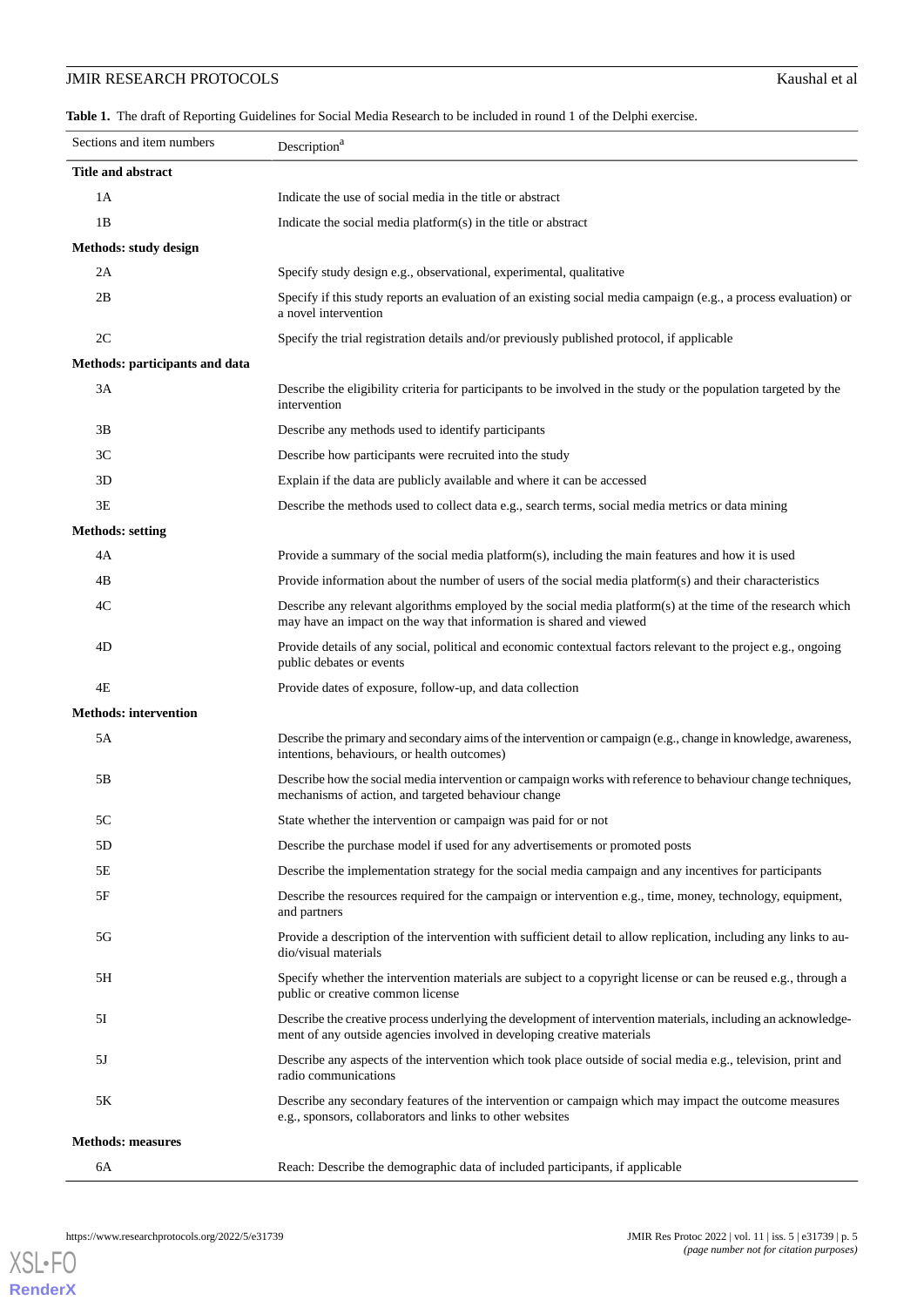| Sections and item numbers                   | Description <sup>a</sup>                                                                                                                                                             |
|---------------------------------------------|--------------------------------------------------------------------------------------------------------------------------------------------------------------------------------------|
| 6B                                          | Low-medium level engagement: Describe which measures were used to measure engagement with the inter-<br>vention e.g., likes, comments, reposts                                       |
| 6C                                          | High-level engagement: Describe any measures for change in knowledge, awareness of offline activities e.g.,<br>measures of behaviour change, intentions, or health-related outcomes. |
| <b>Methods: ethics</b>                      |                                                                                                                                                                                      |
| 7A                                          | Provide details of any ethical implications related to consent, privacy issues and data protection                                                                                   |
| 7В                                          | Provide details of any safeguarding measures e.g., moderation of discussion                                                                                                          |
| 7C                                          | Describe any commercial interests related to the project e.g., funding, sponsorship, advertisements, endorsements                                                                    |
| 7D                                          | Describe how any commercial interests were communicated to participants                                                                                                              |
| <b>Results: participant flow diagram</b>    |                                                                                                                                                                                      |
| 8                                           | Include a flow-diagram showing the number of people who were targeted, exposed to the intervention, engaged<br>with the intervention, and included in the analysis, if applicable    |
| <b>Results: participant characteristics</b> |                                                                                                                                                                                      |
| 9                                           | Include a table showing demographic information for participation (by group if a control group is used), if<br>applicable                                                            |
| <b>Results: outcomes</b>                    |                                                                                                                                                                                      |
| 10A                                         | Report descriptive statistics of social media metrics, such as reach, views, likes and reposts                                                                                       |
| 10B                                         | Include a description of novel content such a conversations, videos, or images                                                                                                       |
| 10 <sub>C</sub>                             | For measures of high-level engagement, provide an estimation of differences between groups or over time<br>with a measure of precision (such as 95% confidence interval).            |
| Discussion: summary of results              |                                                                                                                                                                                      |
| 11                                          | Describe the main results in the context of the objectives described in the methods section and any previously<br>published research protocols or trial registrations                |
| <b>Discussion: feasibility</b>              |                                                                                                                                                                                      |
| 12                                          | Discuss the feasibility of the campaign and intervention for wider implementation with reference to the benefits<br>in relation to the resources required                            |
| <b>Discussion: generalizability</b>         |                                                                                                                                                                                      |
| 13                                          | Discuss which components are generalisable to other social media platforms and contexts e.g., for different<br>target behaviours, socio-demographic groups or countries              |

<sup>a</sup>All descriptions appear exactly as they did when they were presented to participants.

#### **Consensus Meeting**

In-person meetings are one of the major challenges of consensus meetings due to the cost and practicality of convening an international group of experts. Due to the ongoing COVID-19 pandemic, these meetings will be conducted on the internet, which will eliminate the cost of international travel and allow for the greater participation of experts in different countries.

The consensus meeting will be limited to 30 people to allow for effective communication and participation and will take place over 1 day. Prior to the meeting, preparations will be made, including developing the agenda and presentations relevant to the session; making sure that participants have information about joining the session; sharing the results of the Delphi exercise; and sharing any other relevant materials, such as the current item list. The meeting will be conducted by using web-based conferencing software, such as Zoom (Zoom Video Communications Inc) or Remo (Remo.co), and conversations will be recorded for future reference.

The consensus meeting will include presentations on the research background and the results of the Delphi exercise. Each item will be discussed in turn to allow participants to express their viewpoints in more detail and to ultimately reach consensus on items' inclusion or exclusion in the reporting guidelines. Due to the meeting taking place on the internet, it will be possible to incorporate live and anonymous voting on items to break deadlocks. The meeting will also be used to discuss additional reporting guidelines, such as the inclusion of a participant flowchart or a summary of social media metrics; the name of the reporting guidelines; the publication and dissemination strategy; and the accompanying explanation and elaboration document.

#### **Statistical Analysis**

For each item, the mean, SD, median, IQR, and mean absolute deviation from the median (MADM) will be used to assess the strength and extent of agreement [[37\]](#page-9-4). Medians of 7 to 9 will be defined as strong support, medians of 4 to 6 will be defined as moderate support, and medians of 1 to 3 will be defined as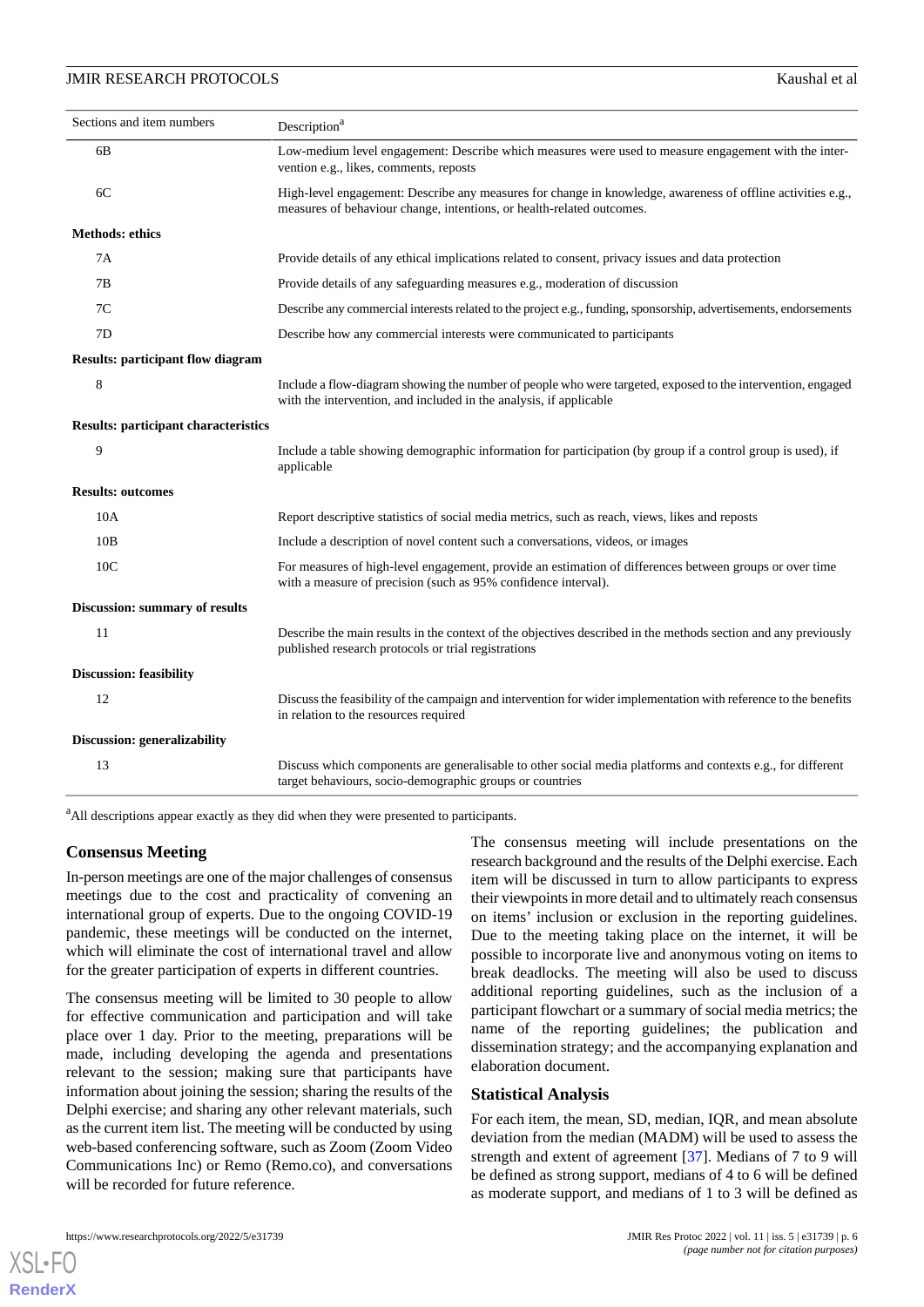no support. The MADM will be categorized as high (>2.68), medium (1.34-2.67), or low  $(\langle 1.33 \rangle)$ , with a low MADM representing a high-level consensus. Items will be included if the median score is  $\geq 7$  and the MADM is low (<1.33). Items will be excluded if the median score is ≤3 and the MADM is low (<1.33). Items that do not meet these criteria after the second round will be discussed in the web-based consensus meeting, and an additional, third Delphi round will be conducted after the meeting. If consensus is not reached by this stage, a decision will made by the executive panel.

Free-text comments from each Delphi survey will be qualitatively analyzed by using a thematic analysis [[38\]](#page-9-5). The main themes will be reported to the executive panel and the participants in order to identify any additional items or item modifications that need to be included in the next round of the survey.

## **Developing the Reporting Guidelines and an Explanatory Document**

<span id="page-6-0"></span>After the consensus meeting, the reporting guidelines will be published in the form of a paper outlining the need for the new guidelines and how the guidelines were developed, along with the finalized checklist for reporting. Prior to publication, guidelines will be piloted to check for understanding and to simplify the language, if necessary.

An explanation and elaboration document will be published alongside the reporting guidelines. The document will explain why each reporting guideline is important and provide examples for each item.

## **Ethics Approval**

Ethical approval was obtained in June 2021 from the University College London ethics committee (ID number: 14687/004) to contact participants and to collect and store their responses in accordance with the UK General Data Protection Regulation (2018). All participants will complete a web-based consent form prior to taking part in the study and have the right to withdraw themselves from the study.

## **Dissemination**

After the publication of the reporting guidelines, a range of strategies will be implemented to improve the usability and implementation of the reporting guidelines ([Textbox 1](#page-6-0)).

**Textbox 1.** Strategies for improving the usability and implementation of Reporting Guidelines for Social Media Research.

#### **Strategies**

- Ensuring that the guidelines are freely available and are in an editable format
- Creating a dedicated website containing additional resources
- Recording the guidelines on the EQUATOR (Enhancing the Quality and Transparency of Health Research) Network database
- Obtaining journal endorsement and endorsement from other organizations
- Presenting the guidelines at relevant conferences and meetings
- Writing blog posts and other social media posts about the guidelines
- Developing and delivering web-based training in using the guidelines
- Translating the guidelines into different languages

# *Results*

As of January 2021, the executive panel has been convened and has drafted the first version of the RESOME checklist. The recruitment of participants and round 1 of the Delphi survey took place between July and December 2021. Round 2 is due to take place in February 2022, and the web-based consensus meeting will be scheduled for the spring of 2022. The finalized guidance and supporting explanatory document will be published by August 2022.

# *Discussion*

 $XS$  $\cdot$ FC **[RenderX](http://www.renderx.com/)**

## **Study Implications**

Social media interventions are a relatively recent phenomenon that has attracted a high level of research interest; however, there is a clear need for reporting, as evidenced by the large number of reviews that report a lack of robust and rigorously conducted studies [\[8](#page-7-8),[10](#page-7-7)[,11](#page-8-4),[13](#page-8-5)[,15](#page-8-6)-[17](#page-8-8)[,21](#page-8-9)]. The rapid changes in the way that people use social media make investigating methods for promoting the public's engagement with health messages via social media a high priority. The development of and adherence to reporting guidelines for social media interventions will facilitate replicability and allow for a better understanding of which interventions are effective and for whom they are effective.

Delphi surveys are a validated consensus method that involve using anonymous surveys to quantify levels of consensus according to an a priori statistical analysis plan. This approach is especially beneficial because it allows for the equal contribution of participants and prevents dominating personalities from impacting decision-making [\[39](#page-9-6)]. Qualitative and quantitative data will be analyzed to achieve a deeper understanding of participants' responses. The main limitation of Delphi surveys is the lack of opportunities for nuanced discussions or clarifications among individuals. This limitation will be addressed with an interactive and deliberative consensus meeting. Due to the web-based nature of the consensus building process, a broader range of stakeholders than what would normally be possible will be recruited. By including participants from different geographical regions who would not normally be able to participate, it is possible to achieve a global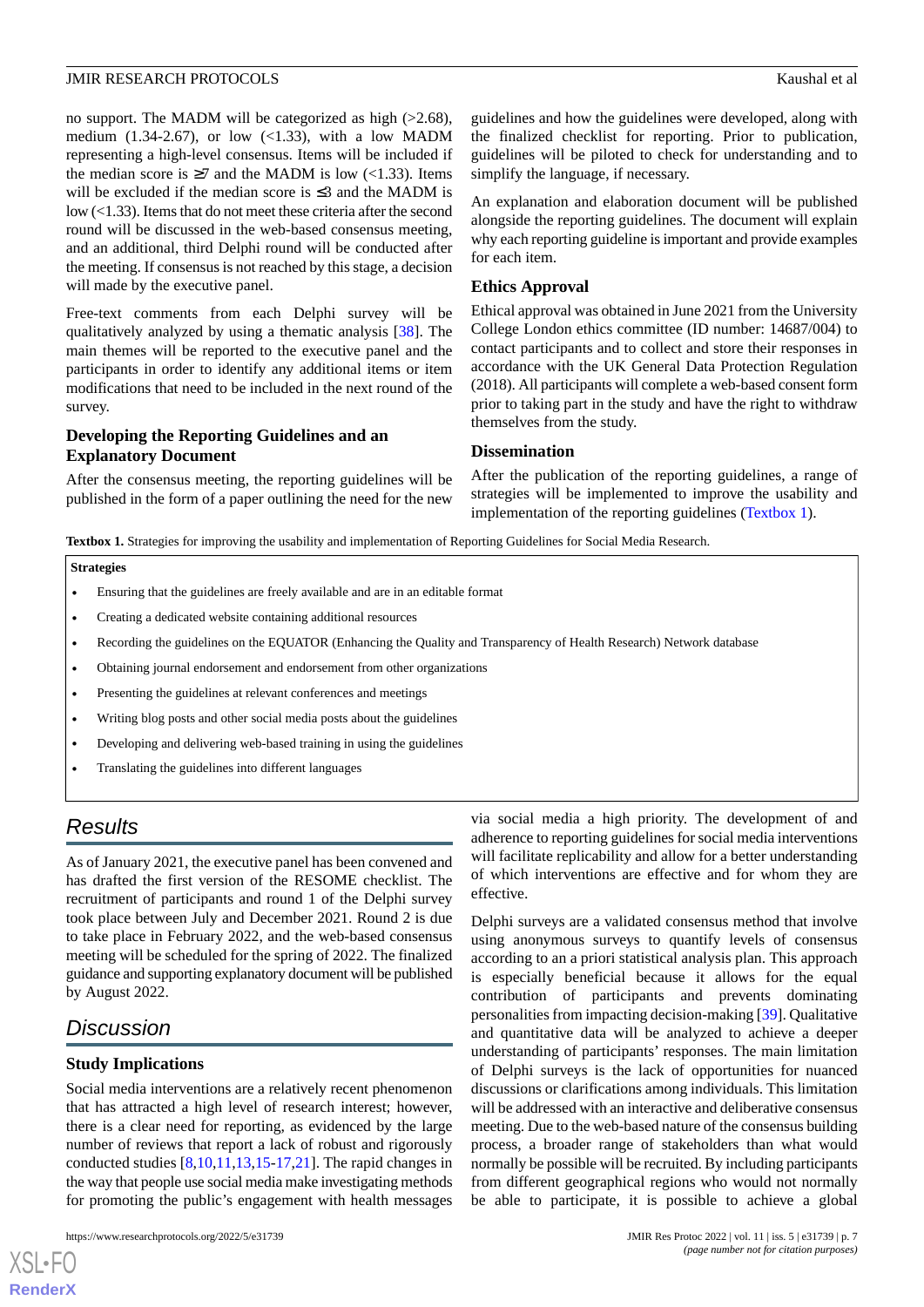perspective and an increased level of diversity in terms of participants [\[40](#page-9-7)]. The publication of this protocol provides an opportunity to improve the research methods (via feedback from reviewers) and transparency for the process of including and excluding items.

## **Limitations**

There are some limitations to this project that must be acknowledged. First, the recruitment of the expert panel may be challenging in terms of finding and engaging people with relevant expertise and diverse opinions. Second, the reporting guidelines that will be produced in this project may not be applicable or relevant to all types of social media interventions. It is expected that these social media reporting guidelines could and should be used by researchers in conjunction with other existing reporting guidelines (eg, CReDECI 2, CONSORT, GUIDED, and TIDieR) [\[23](#page-8-11)-[27\]](#page-8-12). Third, the field of social media research is fast-moving, and as such, any reporting guidelines will require regular reviews and updates to reflect changes in methodological approaches. Finally, once the reporting guidelines have been published, several steps will be taken to disseminate and encourage their use. However, this will require engagement and endorsement by relevant journals and third-party organizations.

## **Conclusions**

There is a lack of high-quality research on social media interventions, which limits our understanding of their effectiveness. This protocol outlines the methods that will be used to develop reporting guidelines for social media interventions. The development of these guidelines are a first step toward improving the quality, rigor, and robustness of social media interventions. Future work will be needed to evaluate the guidelines' usefulness and practicality.

## **Acknowledgments**

This report presents independent research commissioned and funded by the National Institute for Health Research (NIHR) Policy Research Programme, conducted through the Policy Research Unit in Cancer Awareness, Screening and Early Diagnosis, PR-PRU-1217-21601. The views expressed are those of the authors and not necessarily those of the NIHR, the Department of Health and Social Care or its arm's-length bodies, or other government departments.

## **Authors' Contributions**

AK and CVW conceptualized the project. All authors contributed to refining the study methodology and contributed meaningfully to the drafting and writing of the final protocol.

## **Conflicts of Interest**

<span id="page-7-0"></span>None declared.

## <span id="page-7-1"></span>**References**

- <span id="page-7-2"></span>1. Internet access – households and individuals, Great Britain: 2018. Office for National Statistics. 2018. URL: [https://www.](https://www.ons.gov.uk/peoplepopulationandcommunity/householdcharacteristics/homeinternetandsocialmediausage/bulletins/internetaccesshouseholdsandindividuals/2018) [ons.gov.uk/peoplepopulationandcommunity/householdcharacteristics/homeinternetandsocialmediausage/bulletins/](https://www.ons.gov.uk/peoplepopulationandcommunity/householdcharacteristics/homeinternetandsocialmediausage/bulletins/internetaccesshouseholdsandindividuals/2018) [internetaccesshouseholdsandindividuals/2018](https://www.ons.gov.uk/peoplepopulationandcommunity/householdcharacteristics/homeinternetandsocialmediausage/bulletins/internetaccesshouseholdsandindividuals/2018) [accessed 2022-04-07]
- <span id="page-7-3"></span>2. Kemp S. Digital 2020: Global digital overview. DataReportal. 2020 Jan 30. URL: [https://datareportal.com/reports/](https://datareportal.com/reports/digital-2020-global-digital-overview) [digital-2020-global-digital-overview](https://datareportal.com/reports/digital-2020-global-digital-overview) [accessed 2022-04-07]
- <span id="page-7-4"></span>3. Korda H, Itani Z. Harnessing social media for health promotion and behavior change. Health Promot Pract 2013 Jan;14(1):15-23. [doi: [10.1177/1524839911405850](http://dx.doi.org/10.1177/1524839911405850)] [Medline: [21558472\]](http://www.ncbi.nlm.nih.gov/entrez/query.fcgi?cmd=Retrieve&db=PubMed&list_uids=21558472&dopt=Abstract)
- <span id="page-7-5"></span>4. Neiger BL, Thackeray R, Burton SH, Thackeray CR, Reese JH. Use of twitter among local health departments: an analysis of information sharing, engagement, and action. J Med Internet Res 2013 Aug 19;15(8):e177 [\[FREE Full text\]](https://www.jmir.org/2013/8/e177/) [doi: [10.2196/jmir.2775](http://dx.doi.org/10.2196/jmir.2775)] [Medline: [23958635](http://www.ncbi.nlm.nih.gov/entrez/query.fcgi?cmd=Retrieve&db=PubMed&list_uids=23958635&dopt=Abstract)]
- <span id="page-7-6"></span>5. Be clear on cancer. Cancer Research UK. URL: [https://www.cancerresearchuk.org/health-professional/](https://www.cancerresearchuk.org/health-professional/awareness-and-prevention/be-clear-on-cancer/about-be-clear-on-cancer) [awareness-and-prevention/be-clear-on-cancer/about-be-clear-on-cancer](https://www.cancerresearchuk.org/health-professional/awareness-and-prevention/be-clear-on-cancer/about-be-clear-on-cancer) [accessed 2022-04-07]
- <span id="page-7-8"></span>6. Breast Cancer Awareness Month. National Breast Cancer Foundation. URL: [https://www.nationalbreastcancer.org/](https://www.nationalbreastcancer.org/breast-cancer-awareness-month) [breast-cancer-awareness-month](https://www.nationalbreastcancer.org/breast-cancer-awareness-month) [accessed 2022-04-07]
- 7. Welch V, Petkovic J, Pardo JP, Rader T, Tugwell P. Interactive social media interventions to promote health equity: an overview of reviews. Health Promot Chronic Dis Prev Can 2016 Apr;36(4):63-75 [[FREE Full text](https://doi.org/10.24095/hpcdp.36.4.01)] [doi: [10.24095/hpcdp.36.4.01\]](http://dx.doi.org/10.24095/hpcdp.36.4.01) [Medline: [27077792\]](http://www.ncbi.nlm.nih.gov/entrez/query.fcgi?cmd=Retrieve&db=PubMed&list_uids=27077792&dopt=Abstract)
- <span id="page-7-7"></span>8. Cao B, Gupta S, Wang J, Hightow-Weidman LB, Muessig KE, Tang W, et al. Social media interventions to promote HIV testing, linkage, adherence, and retention: Systematic review and meta-analysis. J Med Internet Res 2017 Nov 24;19(11):e394 [[FREE Full text](https://www.jmir.org/2017/11/e394/)] [doi: [10.2196/jmir.7997](http://dx.doi.org/10.2196/jmir.7997)] [Medline: [29175811](http://www.ncbi.nlm.nih.gov/entrez/query.fcgi?cmd=Retrieve&db=PubMed&list_uids=29175811&dopt=Abstract)]
- 9. Tso LS, Tang W, Li H, Yan HY, Tucker JD. Social media interventions to prevent HIV: A review of interventions and methodological considerations. Curr Opin Psychol 2016 Jun 01;9:6-10 [\[FREE Full text\]](http://europepmc.org/abstract/MED/26516632) [doi: [10.1016/j.copsyc.2015.09.019\]](http://dx.doi.org/10.1016/j.copsyc.2015.09.019) [Medline: [26516632](http://www.ncbi.nlm.nih.gov/entrez/query.fcgi?cmd=Retrieve&db=PubMed&list_uids=26516632&dopt=Abstract)]
- 10. Han CJ, Lee YJ, Demiris G. Interventions using social media for cancer prevention and management: A systematic review. Cancer Nurs 2018;41(6):E19-E31 [[FREE Full text](http://europepmc.org/abstract/MED/28753192)] [doi: [10.1097/NCC.0000000000000534\]](http://dx.doi.org/10.1097/NCC.0000000000000534) [Medline: [28753192\]](http://www.ncbi.nlm.nih.gov/entrez/query.fcgi?cmd=Retrieve&db=PubMed&list_uids=28753192&dopt=Abstract)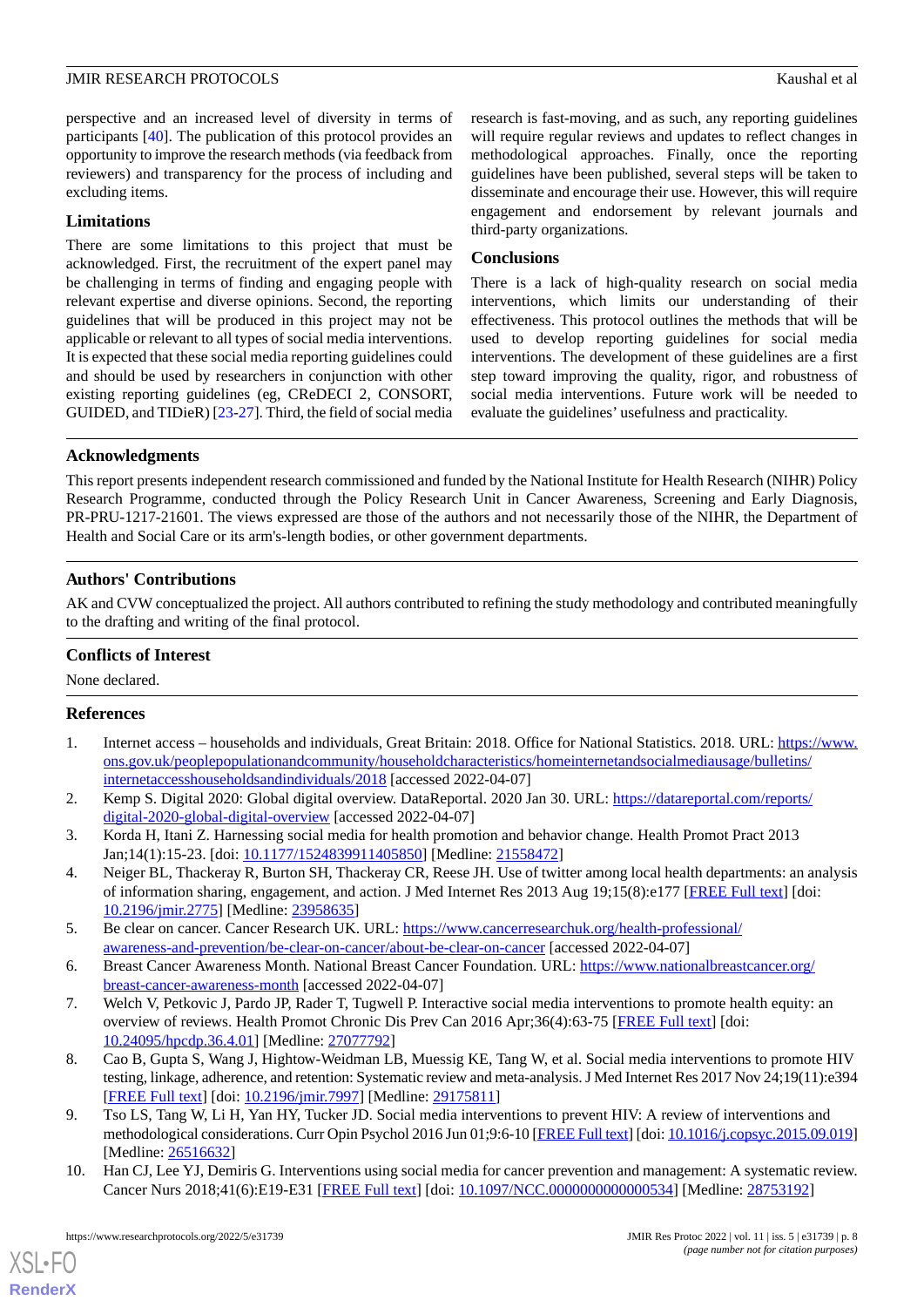- <span id="page-8-4"></span>11. Plackett R, Kaushal A, Kassianos AP, Cross A, Lewins D, Sheringham J, et al. Use of social media to promote cancer screening and early diagnosis: Scoping review. J Med Internet Res 2020 Nov 09;22(11):e21582 [\[FREE Full text](https://www.jmir.org/2020/11/e21582/)] [doi: [10.2196/21582\]](http://dx.doi.org/10.2196/21582) [Medline: [33164907\]](http://www.ncbi.nlm.nih.gov/entrez/query.fcgi?cmd=Retrieve&db=PubMed&list_uids=33164907&dopt=Abstract)
- <span id="page-8-5"></span>12. Li L, Wood CE, Kostkova P. Vaccine hesitancy and behavior change theory-based social media interventions: a systematic review. Transl Behav Med 2022 Feb 16;12(2):243-272 [\[FREE Full text](http://europepmc.org/abstract/MED/34850217)] [doi: [10.1093/tbm/ibab148\]](http://dx.doi.org/10.1093/tbm/ibab148) [Medline: [34850217](http://www.ncbi.nlm.nih.gov/entrez/query.fcgi?cmd=Retrieve&db=PubMed&list_uids=34850217&dopt=Abstract)]
- 13. Hsu MSH, Rouf A, Allman-Farinelli M. Effectiveness and behavioral mechanisms of social media interventions for positive nutrition behaviors in adolescents: A systematic review. J Adolesc Health 2018 Nov;63(5):531-545. [doi: [10.1016/j.jadohealth.2018.06.009](http://dx.doi.org/10.1016/j.jadohealth.2018.06.009)] [Medline: [30197198](http://www.ncbi.nlm.nih.gov/entrez/query.fcgi?cmd=Retrieve&db=PubMed&list_uids=30197198&dopt=Abstract)]
- <span id="page-8-6"></span><span id="page-8-1"></span>14. Naslund JA, Kim SJ, Aschbrenner KA, McCulloch LJ, Brunette MF, Dallery J, et al. Systematic review of social media interventions for smoking cessation. Addict Behav 2017 Oct;73:81-93 [[FREE Full text\]](http://europepmc.org/abstract/MED/28499259) [doi: [10.1016/j.addbeh.2017.05.002\]](http://dx.doi.org/10.1016/j.addbeh.2017.05.002) [Medline: [28499259](http://www.ncbi.nlm.nih.gov/entrez/query.fcgi?cmd=Retrieve&db=PubMed&list_uids=28499259&dopt=Abstract)]
- <span id="page-8-7"></span>15. Shaw JM, Mitchell CA, Welch AJ, Williamson MJ. Social media used as a health intervention in adolescent health: A systematic review of the literature. Digit Health 2015 Jun 15;1:2055207615588395 [[FREE Full text](https://journals.sagepub.com/doi/10.1177/2055207615588395?url_ver=Z39.88-2003&rfr_id=ori:rid:crossref.org&rfr_dat=cr_pub%3dpubmed)] [doi: [10.1177/2055207615588395\]](http://dx.doi.org/10.1177/2055207615588395) [Medline: [29942540\]](http://www.ncbi.nlm.nih.gov/entrez/query.fcgi?cmd=Retrieve&db=PubMed&list_uids=29942540&dopt=Abstract)
- <span id="page-8-8"></span>16. Simeon R, Dewidar O, Trawin J, Duench S, Manson H, Pardo JP, et al. Behavior change techniques included in reports of social media interventions for promoting health behaviors in adults: Content analysis within a systematic review. J Med Internet Res 2020 Jun 11;22(6):e16002 [\[FREE Full text](https://www.jmir.org/2020/6/e16002/)] [doi: [10.2196/16002\]](http://dx.doi.org/10.2196/16002) [Medline: [32525482\]](http://www.ncbi.nlm.nih.gov/entrez/query.fcgi?cmd=Retrieve&db=PubMed&list_uids=32525482&dopt=Abstract)
- <span id="page-8-0"></span>17. Välimäki M, Athanasopoulou C, Lahti M, Adams CE. Effectiveness of social media interventions for people with schizophrenia: A systematic review and meta-analysis. J Med Internet Res 2016 Apr 22;18(4):e92 [\[FREE Full text\]](https://www.jmir.org/2016/4/e92/) [doi: [10.2196/jmir.5385](http://dx.doi.org/10.2196/jmir.5385)] [Medline: [27105939](http://www.ncbi.nlm.nih.gov/entrez/query.fcgi?cmd=Retrieve&db=PubMed&list_uids=27105939&dopt=Abstract)]
- <span id="page-8-2"></span>18. Williams G, Hamm MP, Shulhan J, Vandermeer B, Hartling L. Social media interventions for diet and exercise behaviours: a systematic review and meta-analysis of randomised controlled trials. BMJ Open 2014 Feb 12;4(2):e003926 [\[FREE Full](https://bmjopen.bmj.com/lookup/pmidlookup?view=long&pmid=24525388) [text](https://bmjopen.bmj.com/lookup/pmidlookup?view=long&pmid=24525388)] [doi: [10.1136/bmjopen-2013-003926\]](http://dx.doi.org/10.1136/bmjopen-2013-003926) [Medline: [24525388](http://www.ncbi.nlm.nih.gov/entrez/query.fcgi?cmd=Retrieve&db=PubMed&list_uids=24525388&dopt=Abstract)]
- <span id="page-8-9"></span><span id="page-8-3"></span>19. Dunn AG, Mandl KD, Coiera E. Social media interventions for precision public health: promises and risks. NPJ Digit Med 2018;1:47 [[FREE Full text](https://doi.org/10.1038/s41746-018-0054-0)] [doi: [10.1038/s41746-018-0054-0\]](http://dx.doi.org/10.1038/s41746-018-0054-0) [Medline: [30854472](http://www.ncbi.nlm.nih.gov/entrez/query.fcgi?cmd=Retrieve&db=PubMed&list_uids=30854472&dopt=Abstract)]
- 20. Moreno MA, D'Angelo J. Social media intervention design: Applying an affordances framework. J Med Internet Res 2019 Mar 26;21(3):e11014 [\[FREE Full text\]](https://www.jmir.org/2019/3/e11014/) [doi: [10.2196/11014](http://dx.doi.org/10.2196/11014)] [Medline: [30912754\]](http://www.ncbi.nlm.nih.gov/entrez/query.fcgi?cmd=Retrieve&db=PubMed&list_uids=30912754&dopt=Abstract)
- <span id="page-8-10"></span>21. Wei C, Herrick A, Raymond HF, Anglemyer A, Gerbase A, Noar SM. Social marketing interventions to increase HIV/STI testing uptake among men who have sex with men and male-to-female transgender women. Cochrane Database Syst Rev 2011 Sep 07(9):CD009337. [doi: [10.1002/14651858.CD009337\]](http://dx.doi.org/10.1002/14651858.CD009337) [Medline: [21901734\]](http://www.ncbi.nlm.nih.gov/entrez/query.fcgi?cmd=Retrieve&db=PubMed&list_uids=21901734&dopt=Abstract)
- <span id="page-8-11"></span>22. Goodyear VA, Wood G, Skinner B, Thompson JL. The effect of social media interventions on physical activity and dietary behaviours in young people and adults: a systematic review. Int J Behav Nutr Phys Act 2021 Jun 05;18(1):72 [[FREE Full](https://ijbnpa.biomedcentral.com/articles/10.1186/s12966-021-01138-3) [text](https://ijbnpa.biomedcentral.com/articles/10.1186/s12966-021-01138-3)] [doi: [10.1186/s12966-021-01138-3\]](http://dx.doi.org/10.1186/s12966-021-01138-3) [Medline: [34090469\]](http://www.ncbi.nlm.nih.gov/entrez/query.fcgi?cmd=Retrieve&db=PubMed&list_uids=34090469&dopt=Abstract)
- <span id="page-8-18"></span>23. Möhler R, Köpke S, Meyer G. Criteria for Reporting the Development and Evaluation of Complex Interventions in healthcare: revised guideline (CReDECI 2). Trials 2015 May 03;16:204 [\[FREE Full text\]](https://trialsjournal.biomedcentral.com/articles/10.1186/s13063-015-0709-y) [doi: [10.1186/s13063-015-0709-y](http://dx.doi.org/10.1186/s13063-015-0709-y)] [Medline: [25935741](http://www.ncbi.nlm.nih.gov/entrez/query.fcgi?cmd=Retrieve&db=PubMed&list_uids=25935741&dopt=Abstract)]
- 24. Duncan E, O'Cathain A, Rousseau N, Croot L, Sworn K, Turner KM, et al. Guidance for reporting intervention development studies in health research (GUIDED): an evidence-based consensus study. BMJ Open 2020 Apr 08;10(4):e033516 [\[FREE](https://bmjopen.bmj.com/lookup/pmidlookup?view=long&pmid=32273313) [Full text\]](https://bmjopen.bmj.com/lookup/pmidlookup?view=long&pmid=32273313) [doi: [10.1136/bmjopen-2019-033516](http://dx.doi.org/10.1136/bmjopen-2019-033516)] [Medline: [32273313\]](http://www.ncbi.nlm.nih.gov/entrez/query.fcgi?cmd=Retrieve&db=PubMed&list_uids=32273313&dopt=Abstract)
- <span id="page-8-12"></span>25. Breuer E, Lee L, De Silva M, Lund C. Using theory of change to design and evaluate public health interventions: a systematic review. Implement Sci 2016 May 06;11:63 [\[FREE Full text\]](https://implementationscience.biomedcentral.com/articles/10.1186/s13012-016-0422-6) [doi: [10.1186/s13012-016-0422-6](http://dx.doi.org/10.1186/s13012-016-0422-6)] [Medline: [27153985\]](http://www.ncbi.nlm.nih.gov/entrez/query.fcgi?cmd=Retrieve&db=PubMed&list_uids=27153985&dopt=Abstract)
- <span id="page-8-13"></span>26. Hoffmann TC, Glasziou PP, Boutron I, Milne R, Perera R, Moher D, et al. Better reporting of interventions: template for intervention description and replication (TIDieR) checklist and guide. BMJ 2014 Mar 07;348:g1687. [doi: [10.1136/bmj.g1687](http://dx.doi.org/10.1136/bmj.g1687)] [Medline: [24609605](http://www.ncbi.nlm.nih.gov/entrez/query.fcgi?cmd=Retrieve&db=PubMed&list_uids=24609605&dopt=Abstract)]
- <span id="page-8-14"></span>27. Schulz KF, Altman DG, Moher D, CONSORT Group. CONSORT 2010 Statement: updated guidelines for reporting parallel group randomised trials. Trials 2010 Mar 24;11:32 [[FREE Full text](https://trialsjournal.biomedcentral.com/articles/10.1186/1745-6215-11-32)] [doi: [10.1186/1745-6215-11-32\]](http://dx.doi.org/10.1186/1745-6215-11-32) [Medline: [20334632](http://www.ncbi.nlm.nih.gov/entrez/query.fcgi?cmd=Retrieve&db=PubMed&list_uids=20334632&dopt=Abstract)]
- <span id="page-8-15"></span>28. Arigo D, Pagoto S, Carter-Harris L, Lillie SE, Nebeker C. Using social media for health research: Methodological and ethical considerations for recruitment and intervention delivery. Digit Health 2018 May 07;4:2055207618771757 [[FREE](https://journals.sagepub.com/doi/10.1177/2055207618771757?url_ver=Z39.88-2003&rfr_id=ori:rid:crossref.org&rfr_dat=cr_pub%3dpubmed) [Full text\]](https://journals.sagepub.com/doi/10.1177/2055207618771757?url_ver=Z39.88-2003&rfr_id=ori:rid:crossref.org&rfr_dat=cr_pub%3dpubmed) [doi: [10.1177/2055207618771757](http://dx.doi.org/10.1177/2055207618771757)] [Medline: [29942634](http://www.ncbi.nlm.nih.gov/entrez/query.fcgi?cmd=Retrieve&db=PubMed&list_uids=29942634&dopt=Abstract)]
- <span id="page-8-17"></span><span id="page-8-16"></span>29. Adewuyi EO, Adefemi K. Behavior change communication using social media: A review. Int J Commun Health 2016;9:109-116 [\[FREE Full text\]](http://communicationandhealth.ro/upload/number9/EMMANUEL-O-ADEWUYI.pdf)
- 30. Althoff T, Jindal P, Leskovec J. Online actions with offline impact: How online social networks influence online and offline user behavior. 2017 Feb Presented at: WSDM 2017: Tenth ACM International Conference on Web Search and Data Mining; February 6-10, 2017; Cambridge, United Kingdom p. 537-546. [doi: [10.1145/3018661.3018672\]](http://dx.doi.org/10.1145/3018661.3018672)
- 31. Moher D, Schulz KF, Simera I, Altman DG. Guidance for developers of health research reporting guidelines. PLoS Med 2010 Feb 16;7(2):e1000217. [doi: [10.1371/journal.pmed.1000217](http://dx.doi.org/10.1371/journal.pmed.1000217)] [Medline: [20169112](http://www.ncbi.nlm.nih.gov/entrez/query.fcgi?cmd=Retrieve&db=PubMed&list_uids=20169112&dopt=Abstract)]
- 32. How to develop a reporting guideline. The EQUATOR Network. URL: [https://www.equator-network.org/toolkits/](https://www.equator-network.org/toolkits/developing-a-reporting-guideline/) [developing-a-reporting-guideline/](https://www.equator-network.org/toolkits/developing-a-reporting-guideline/) [accessed 2022-04-08]